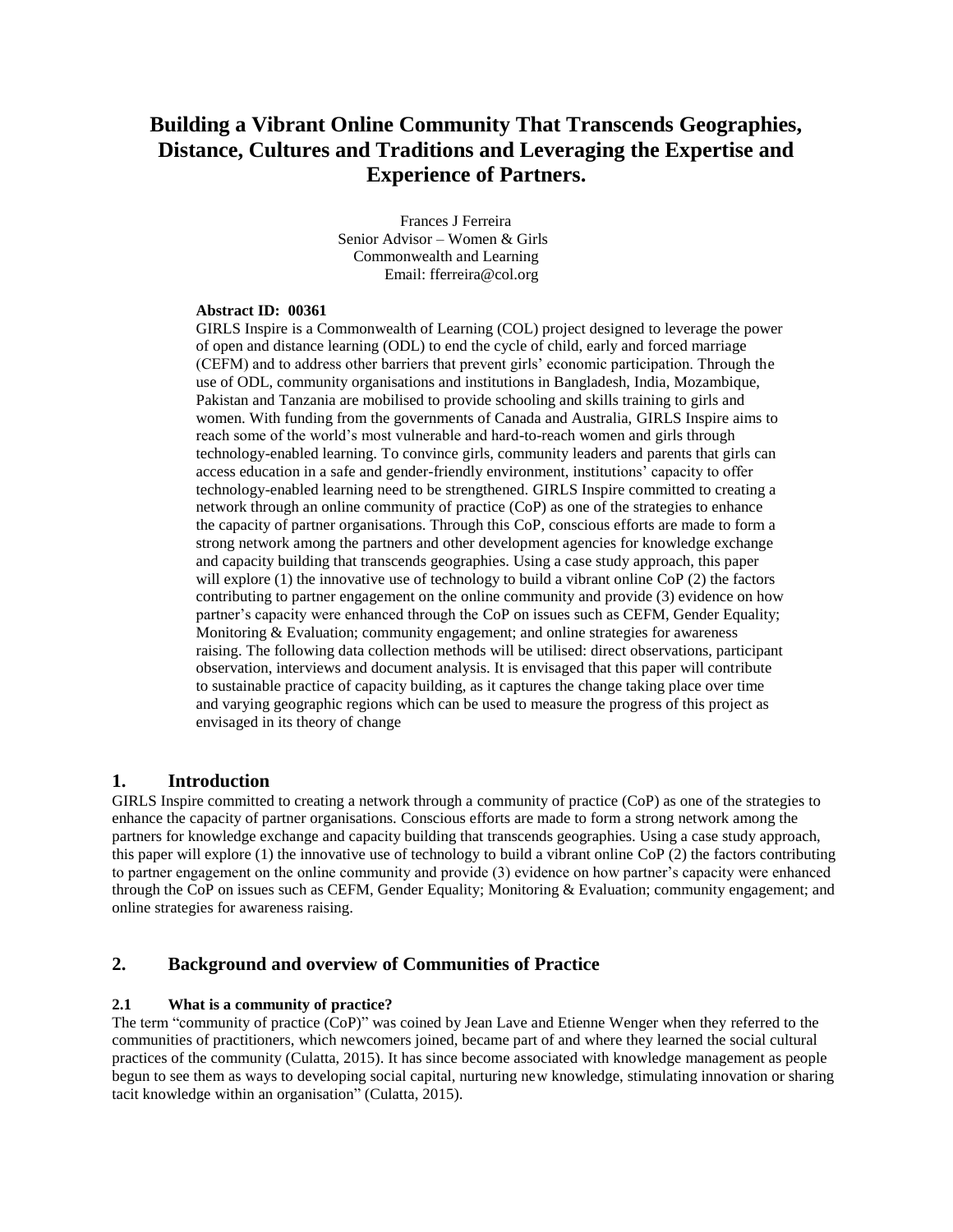According to Culatta (2015), learning as social participation is a strong focus of Wenger's work. "The individual is an active participant in the practices of the social communities and the construction of his/her identity through these communities" (Culatta, 2015). While members learn through participation in a CoP, the generation of newer and deeper levels of knowledge through the sum of the group activity is probably more compelling (Bates, 2014).

Communities of practice can be defined as feature and process based. A community that shares practices can be deemed feature-based. Using the example of the Xerox photocopy repairman (Orr, 1990), Hoadley highlights an example of learning which was situated in the context of problem solving. In this innovative learning experience, the repairmen, through the construction and sharing of stories, and through joint problem solving, were able to understand far more about repairing copiers than from the manuals (Hoadley, 2005).

The process of knowledge generation, application and reproduction, in other words, where the communities of practice are groups in which a constant process of legitimate peripheral participation takes place is an example of process-based CoP (Hoadley, 2005). According to Lave and Wenger, "the reproduction of knowledge through the process of joining and identification with the community is the central and defining phenomenon within the CoP" (Hoadley, 2005).

The CoP has the following characteristics which distinguishes it from other groups: the *domain*, provides a common ground which can be referred to as a common purpose or sense of identity; the *community*, creates a social learning environment where interactions can take place and relationships be build; the *practice,* refers to the shared body of knowledge, and repertoire of resources; experience, stories, tools, best practice (Nicholson, 2009).

### **2.2 Role of technology and tools**

Technology provides a wide range of tools which can support the community and the practice or both. Literature indicates that there are three areas through which technology can support the CoP; namely, content, process and context (Hoadley, 2005). In the area of content, technology can be used to store and manipulate information. It allows the participants to create, edit, and upload documents in a repository such as Dropbox. Within the area of process it refers to the technology's ability to scaffold particular tasks. Basecamp or the Calendar feature can assist participants to schedule tasks. The third area, context, can allow to shift the social context of the participant. In this regard technology can allow equal participation due to anonymity, and in contexts where female are not allowed to openly participate in the face to face context, technology can allow equitable participation (Hoadley, 2005).

### **2.3 Why establish a CoP?**

One may ask what the value is of CoP for either the member or the organisation. The following table of Wenger provides a summary. This summary can be used as a guideline to assess the value gained by partners.

| Why focus on communities of practice? |                                 |                                     |  |  |  |  |
|---------------------------------------|---------------------------------|-------------------------------------|--|--|--|--|
| <b>Short-term value</b>               |                                 | Long-term value                     |  |  |  |  |
| Members                               | Help with challenges            | Personal development<br>٠           |  |  |  |  |
|                                       | Access to expertise<br>٠        | Reputation<br>$\bullet$             |  |  |  |  |
|                                       | Confidence<br>$\bullet$         | Professional identity<br>$\bullet$  |  |  |  |  |
|                                       | Fun with colleagues<br>٠        | <b>Network</b><br>٠                 |  |  |  |  |
|                                       | Meaningful work                 | Marketability<br>$\bullet$          |  |  |  |  |
|                                       | Problem solving<br>$\bullet$    | Strategic capabilities<br>$\bullet$ |  |  |  |  |
|                                       | Time saving<br>$\bullet$        | Keeping abreast<br>$\bullet$        |  |  |  |  |
| Organisati<br>$5^{\circ}$             | Knowledge sharing               | Innovation<br>$\bullet$             |  |  |  |  |
|                                       | Synergies across units<br>٠     | Retention of talents<br>$\bullet$   |  |  |  |  |
|                                       | Reuse of resources<br>$\bullet$ | New strategies                      |  |  |  |  |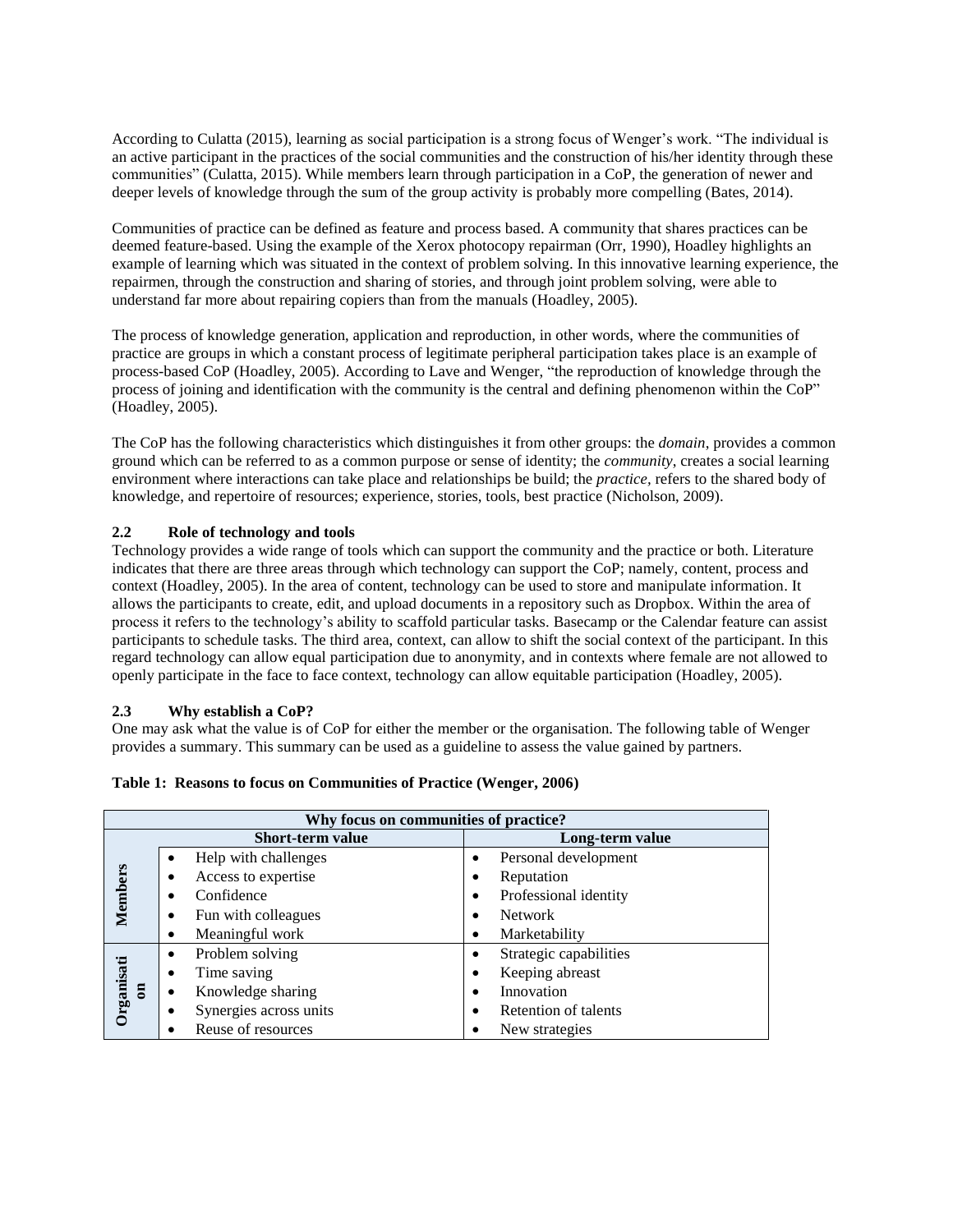# **3. Community of Practice (CoP) - the GIRLS Inspire Model**

3.1 Considering the long- and short- term value for both organisation and members across geographical, cultural and educational boundaries the GIRLS Inspire CoP was established in March 2016. The CoP was not a naturally occurring organisational structure, but it was carefully and intentionally designed to create a social learning environment where the practitioners, involved in the GIRLS Inspire Project could share and learn from the knowledge embedded in their practice through legitimate peripheral participation (Nicholson, 2009).

The author, as the designer of the CoP for GIRLS Inspire followed the "seven principles for cultivating communities of practice" (Wenger et al, 2002).

- *Design for evolution:* The CoP was designed to build on the common purpose of the members. However, the intension was that it should evolve as members become more engaged and conscious of their own learning needs and interests. To this effect, conscious efforts are made by the coordinator by requesting regular feedback and input from the members on what their expectations are. In this way members have a direct influence in the evolution of the CoP as well as their own.
- *Open a dialogue inside and outside perspectives:* Regular communication among insiders provides feedback to the organiser and allows for improvements. The design of the project, by default, makes provision for an external advisory committee who provides feedback in the operations of the GIRLS Inspire community's activities. The suggestions are brought back into the practice and weaved into the activities of the community. One such example was the advice that the CoP should use various members to share their M&E experiences with the rest. While this was already happening, special attention was given to ensure this idea was incorporated in all activities and more experienced members are encouraged to volunteer their sharing of experiences during synchronous sessions as webinars and Skype meetings. Outside perspectives are also invited through various guest presentations which focus on topics which are if interest for the CoP.
- *Invite different levels of participation;* Wenger suggests that since members have different levels of interest, a good design allows for varying degrees of involvement. The GIRLS Inspire CoP has different levels of participation. The main project team is responsible for organising the activities and a core group of members are involved in taking different levels of responsibility. The majority of the community members participate on a peripheral level and outside this group are a few outsiders who are interested in the community .(Nicholson, 2009)
- *Develop both public and private community spaces*: According to Wenger, the key to designing community spaces is to orchestrate activities in both public and private spaces that use the strength of individual relationships to enrich events and use the events to strengthen individual relationships" (Nicholson, 2009). The GIRLS Inspire CoP has develop an excellent strategy where members are using both public and private spaces. The most utilised private space is the Basecamp, which is organised according to different interests within and across countries. The most utilised public spaces are the application of social media as well as the online community which allows members to share information, stories, lesson learned, building their own skills.
- *Focus on value*: "Communities need to create events, activities, and relationships that help their potential value emerge and enable them to discover new ways to harvest it" (Wenger, 2002). GIRLS Inspire created an online community where members share information on current issues and problems collectively shared by all members. This platform is organised in various subgroups where members can look for the specific information they are interested in and value, while allowing them to share information when they are ready.
- *Combine familiarity and excitement:* Regular meetings where members are requested to share their own experiences and ask questions about issues which concerns them allows a protected environment. On a regular basis new items are introduced and individuals from amongst the members are invited to make a 'guest presentation" .This creates excitement and motivation on the side of the individual while the other members are looking forward to become a leader (Nicholson, 2009).
- *Create rhythm for the community:* Wenger is of the opinion that the "rhythm of the community is the strongest indicator of its vibrancy". GIRLS Inspire has created a rhythm for its members with the various scheduled and focussed events.

3.2 The GIRLS Inspire model applied the following strategies as was used in the C4P model of communities of practice identified by Hoadley and Kilner (2005), to integrate technology.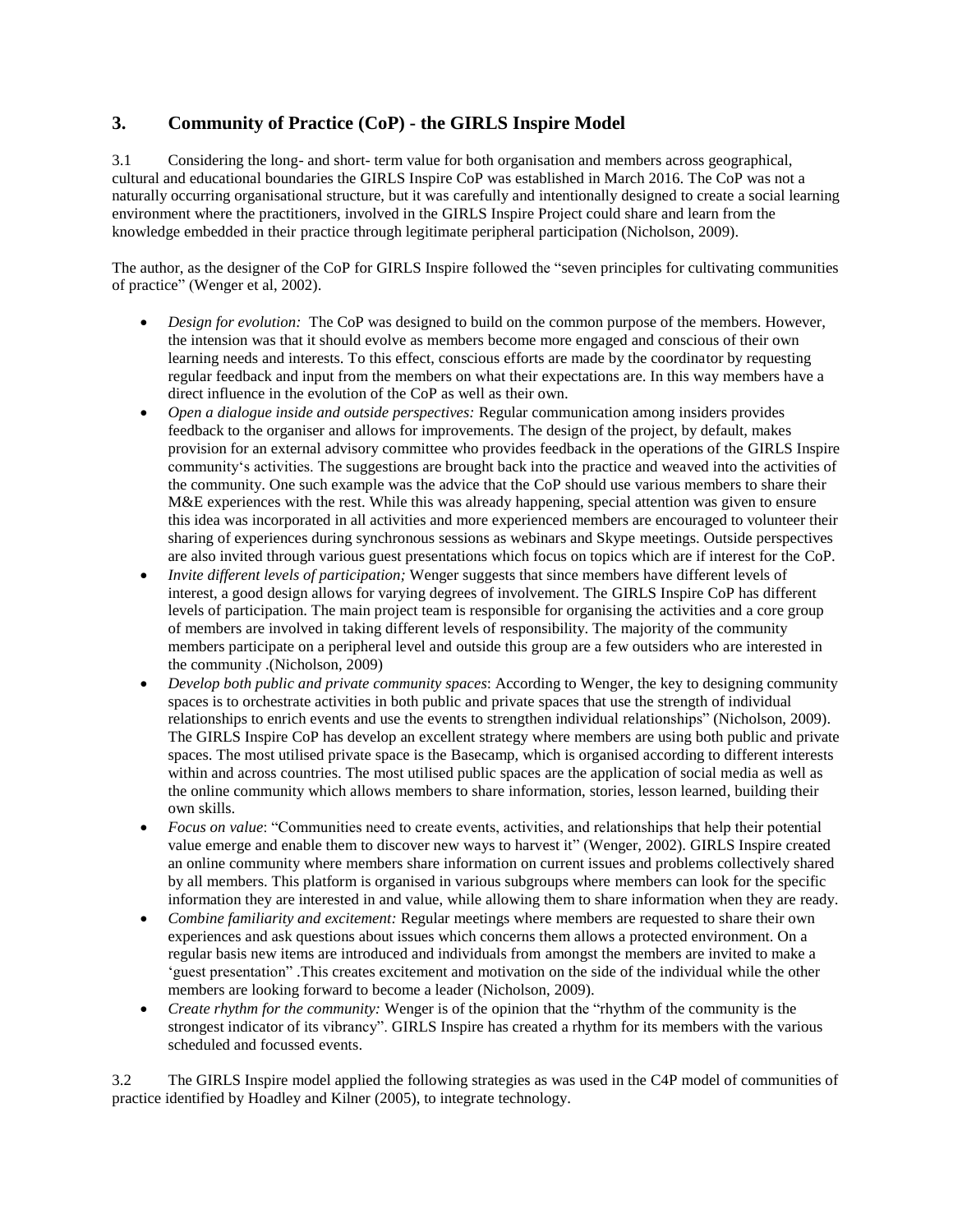- Linking people with others who have similar practices (*Connectivity):* The GIRLS Inspire project makes extensive use of the following platforms to build the Community of practise, namely *Base Camp*, which is an online project management tool as well as *social media, such Facebook, Twitter and Instagram* and the GIRLS Inspire website. Furthermore the project also uses *webinars* to build the capacity of partners within the CoP. Conscious efforts are made to ensure that all the members understand the affordances of social media and use it to learn and create new knowledge.
- Provide a shared repository of information and resources *(Content):* The *website* serves as a one stop for sharing, learning and finding resources. Furthermore the GIRLS Inspire model created a save space within *Basecamp* where all the resources are stored according to the different groupings in the CoP, such as the Steering committee, the M&E focal points, Communication Focal points which members can easily access according to their needs*. Drop box* was also introduced to cater for bigger files such as Videos which could not easily be uploaded in areas with bandwidth challenges.
- Providing tools for discussing with others *(Communication):* Appreciating the importance and value of synchronous discussions for community building, GIRLS Inspire has introduced various video conferencing tools for meetings that accommodate members across geographical boundaries and time zones, such as *Skype, GoToMeeting and Google Chat.*
- Providing awareness in the community of the information context and various resources. (*Context)*The *website* , which has a translate feature , to accommodate various contexts, is used to provide awareness of new publications, links to new resources as well as links to new and relevant reports regarding the interest and context of members (Hoadley and Kilner, 2005).

# **4. Method**

*Methodology:* A combination of quantitative and qualitative methodologies were used. The project uses a web based platform, Fluid survey for data collection in regard the surveys.

*Sampling and population:* The population for this study was made up of the 80 members of the CoP. Since the population is not that big the interview questions were sent to the 80 members and 23 responses (28.75%) were received.

- *Design:* Direct and participant observations: This method was used to triangulate the data collected through the structured interviews.
- *Interviews:* Using a survey participants were interviewed on various issues as it relates to their use of the CoP, its tools, benefits and new knowledge acquired. The interviews were taking place using the online data collection platform (Fluid Survey) to record it. The questions used in the interview focussed on issues such as : How partner's engagement were enhanced on the online community , which tools they preferred, how they think their capacity were enhanced through the CoP on issues such as CEFM, Gender Equality; Monitoring & Evaluation; community engagement; and online strategies for awareness raising as well as examples of it.
- *Document analysis:* Each partner submitted quarterly reports on FluidSurvey and this data together with the data from the surveys and the data as recorded on Base Camp (emails), social media, such Facebook, Twitter and Instagram and the blog posts in the online website were analysed to form an opinion on the three objectives of the study as listed in the introduction.

# **5. Summary of findings**

In this section the responses are grouped according to the three areas of investigation namely (1) the innovative use of technology to build a vibrant online CoP (2) factors contributing to partner engagement on the online community and (3) evidence on how partner's capacity were enhanced through the CoP on issues such as CEFM, Gender Equality; Monitoring & Evaluation; community engagement; and online strategies for awareness raising. The bar and pie charts below provide an overview of the respondents who participated in the interviews and their countries of origin. It reflects a representation of the five countries who are part of the GIRLS Inspire CoP.

*Chart 1*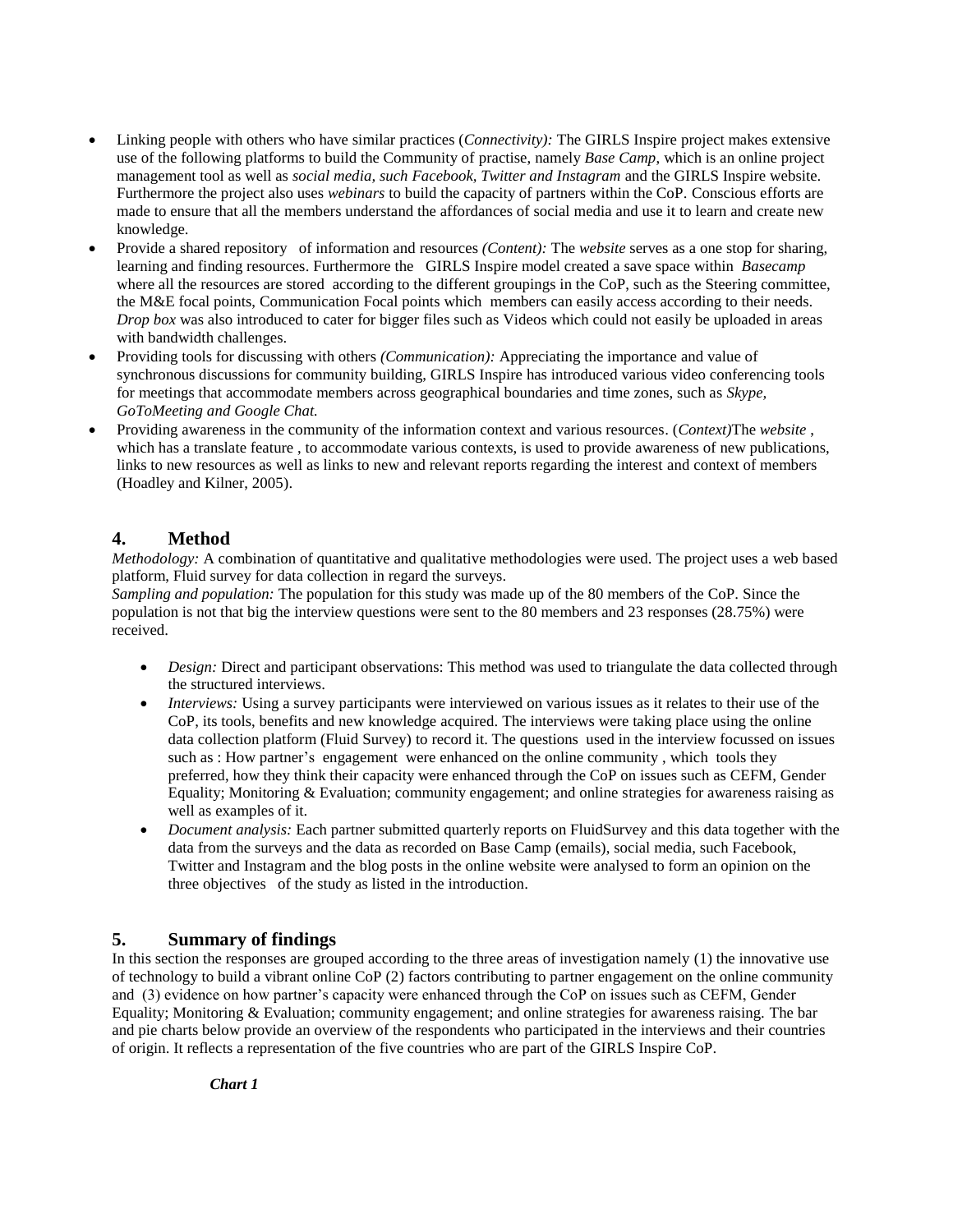



# **5.1 The innovative use of technology to build a vibrant online CoP**

5.1.1 The following chart indicates members' use of social media before the GIRLS Inspire project and after it started. It is clear that there was a dramatic increase in members'' presence on social media since joining the CoP. The findings on this chart were supported with the direct and participant observations as evidenced on social media. This analysis is based on the data from the interviews.

*Chart 3*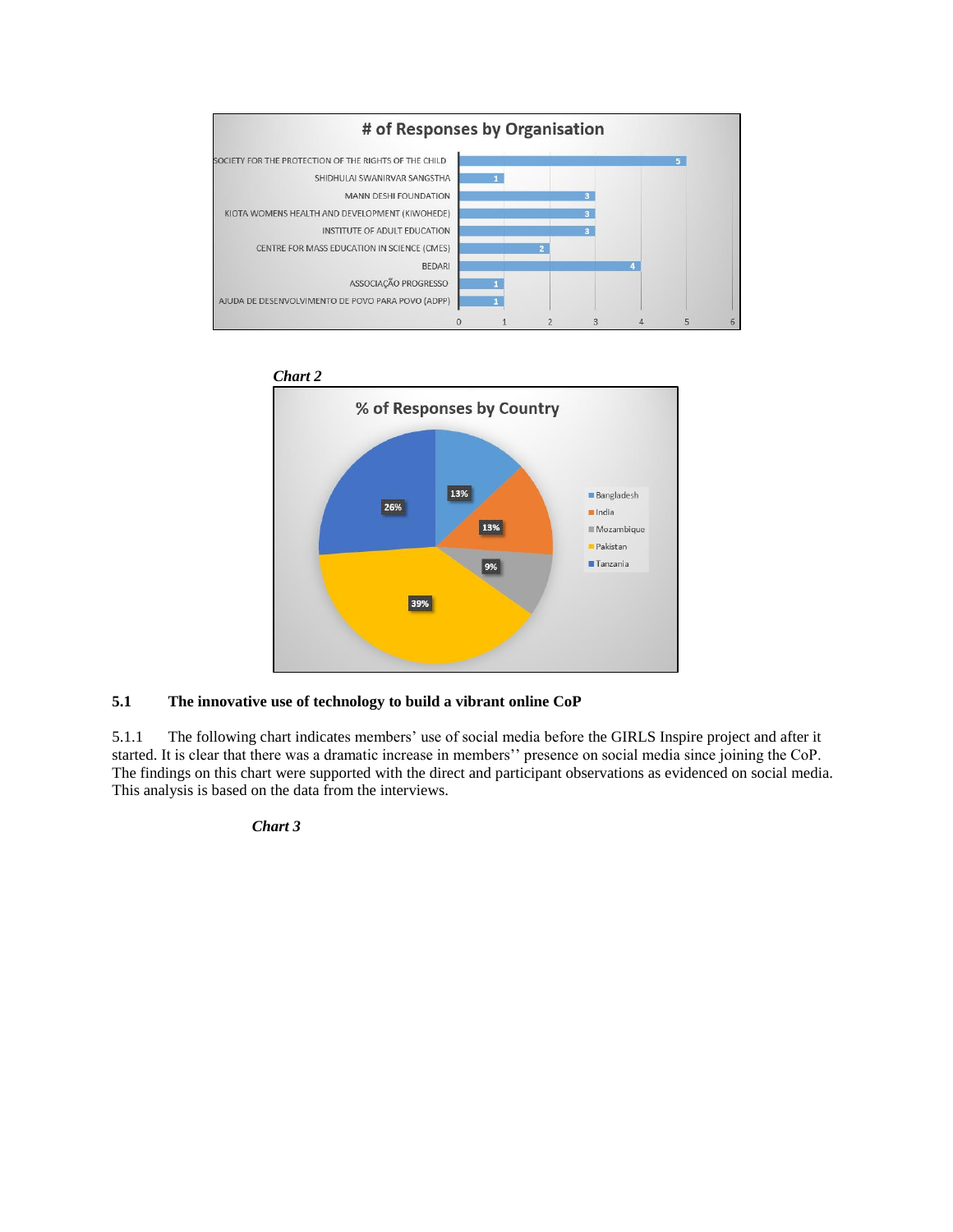

5.1.2 *When asked what influenced their use of social media there were wide ranging responses.*

The majority felt that social media helped them to stay in touch with the whole world, and kept them updated. Getting to know the experiences of similar projects across the world and the fact that it is easy to find like-minded people to share information and knowledge with. The fact that COL project management requires lots of interaction through social media influenced some respondents' motivation and learning to use this medium to highlight their work experiences and achievements. This was confirmed with the observations from the social media of partners as there was an increased use of Facebook and new accounts were opened for twitter and Instagram.

The fact that Social media helps respondents to reconnect and socialize with many people across the world regardless of time and space was a huge advantaged mentioned by a few.

Respondents also commended GIRLS Inspire for providing Guidelines for using social media .According to them the guidelines assisted them to expand their reach on each social media platform. Through the use of social media we can reach a large number of people through just one click was one of the responses. When visiting the various social media sites there was evidence of the increased numbers as well as posts on each partner's site. In summary, the GIRLS Inspire CoP succeeded in using technology to link members' with each other as highlighted in the above summary. More importantly is the notion among respondents that their use of social media was influenced by their search for information, linking with like-minded people and sharing.

### **5.2 Partner engagement**

### 5.2.1 *What factors contributed to your engagement in the online community?*

| Table 2                |              |                        |       |  |  |  |  |
|------------------------|--------------|------------------------|-------|--|--|--|--|
| <b>Response</b>        | <b>Chart</b> | Percentage             | Count |  |  |  |  |
| Email communications   |              |                        | 23    |  |  |  |  |
| Engaging online events |              | 82.6%                  | 19    |  |  |  |  |
| My own interest        |              | 60.9%                  | 14    |  |  |  |  |
| Other, please specify  |              | 26.1%                  |       |  |  |  |  |
|                        |              | <b>Total Responses</b> | 23    |  |  |  |  |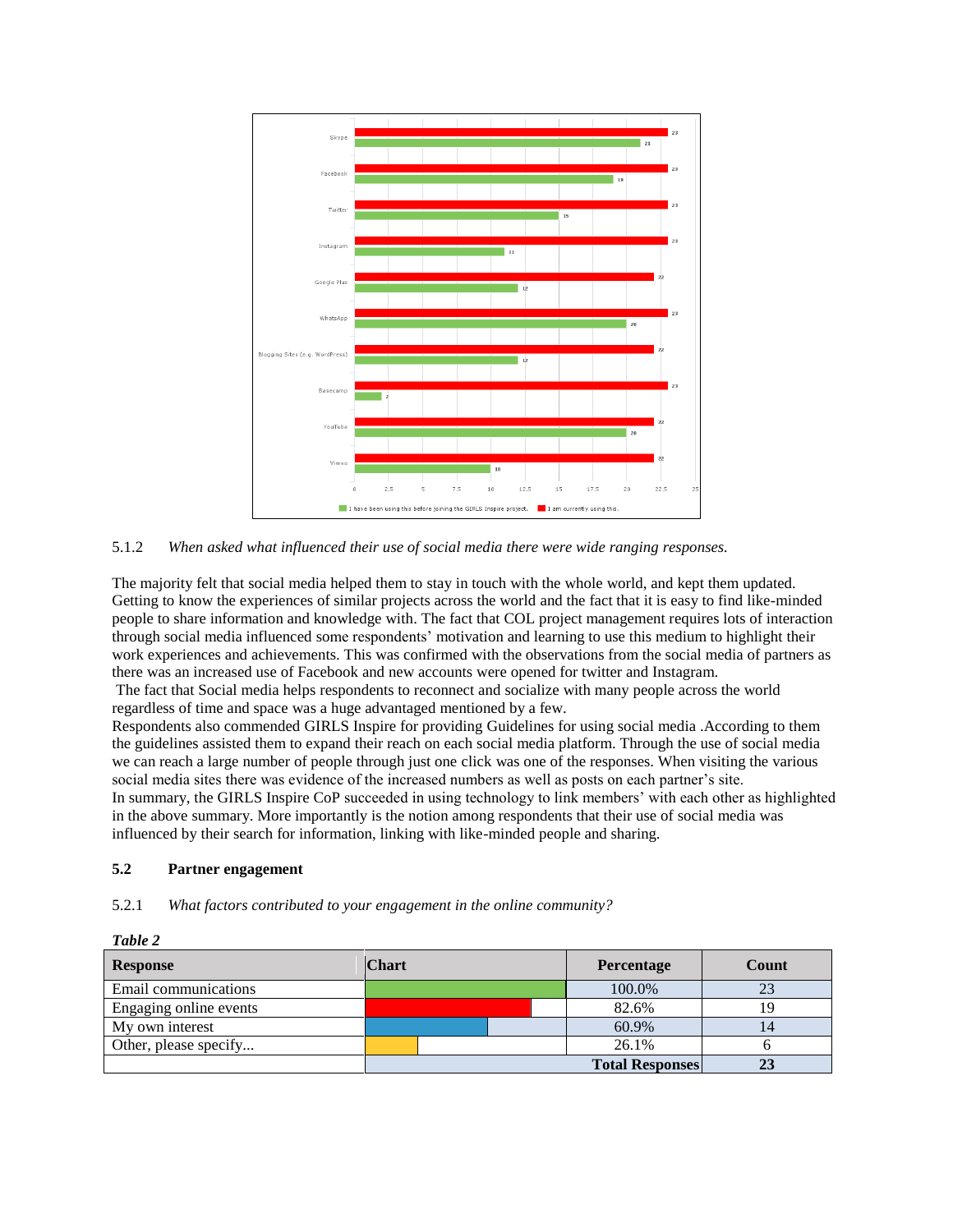Email communication is reported to be the most important factor that contributed 100% to respondents online engagement , followed by engaging online event, 82.6% and own interest 60.9%.The trend as per the findings was confirmed by an analysis of the online events. The majority of the respondents are active in the online communications and very responsive to emails. When asked about other factors they cited ;curiosity and desire to learn; Learning from others and providing instant responses when assistance is required .A few responded that their working position contributed to it and interestingly the motivation and encouragement received from GIRLS Inspire team .

- 5.2.2 *When asked to list the top five new things that they have learned from the online CoP the majority (20) responded that sharing* with and learning from the group was the most important new thing that they have learned. This goes hand in hand with their need and appreciation for immediate feedback, discussions, and emails (10) .This response was confirmed with evidence on Basecamp where there was an increase in communication and discussion among members of the various groups. Social Media (10) was also reported as one of the top five new things as well as the use of FluidSurvey and Monitoring & Evaluation (10). The majority of the respondents, were new to M&E and none of them have used Fluid survey before. The Webinars were hosted on GoToMeeting (9) was new to the majority of the respondents and was valued highly. This response was confirmed by the attendance on webinars as well as the participation. Other data which was considered to confirm this response was the post webinar evaluation questionnaires which confirmed respondent's enhanced capacity and appreciation. The findings indicate that amongst the respondents,86.9% listed sharing and learning from the group as the top new thing they have learned, followed by Communications (43,5%), social media(43.5%), FluidSurvey/ M&E(43.5%) and webinar/Go to meetings. $(39.1\%)$
- 5.2.3 *Is it helpful for your work in the project and other work in your organisation to be part of the CoP?*

| <b>Response</b>      | <b>Chart</b> | <b>Percentage</b>      | Count |
|----------------------|--------------|------------------------|-------|
| Yes; please explain: |              | 100.0%                 | د،    |
| No; please explain:  |              | $0.0\%$                |       |
|                      |              | <b>Total Responses</b> | 23    |

It is interesting to note that the responses, in most cases mirrored the short and long-term values to individuals and organizations as listed in the matrix in Table 1. Among the value statements for having a CoP for organizations, problem solving, time saving, knowledge sharing , re use of resources , knowledge sharing were mentioned Respondents indicated that it is a new and modern technique to disseminate experiences and that they have learned a lot of new strategies which they can apply on a project of an almost similar nature. They indicated that through the CoP they are now aware of the other partners' work and they have learned from their experiences. An interesting response was that it also creates a competitive environment to do better. Learning new things from the online CoP enriched their capacity a lot and they are learning how various organizations are tackling the same issues they are facing and their approaches. In regard re using of resources they said they can easily contact, share or spread the information reliably without any movement or additional cost. Respondents said it provides a platform for safe advocacy and it facilitate quick and timely decisions. A very important value of a CoP is that it helps with challenges and some respondents indicated that it helps them know, understand, discuss and resolve the problems On a personal level a CoP can assist participants to become confident, the respondents indicated that the CoP engaged and encouraged participants to participate in a dialogue on a particular issue.

The findings in this section confirms that respondents were able to engage actively in the CoP to be able to reap the benefits they have hoped for when joining .It is evident the unanimous response in whether the organization benefits that the respondents are very clear on what they have learned and how they can use the new knowledge in their organizations.

### **5.3 Enhanced capacity, constructing new knowledge**

*Table 3*

5.3.1 *What capacity building activities enhanced your capacity and increased your confidence for this project?*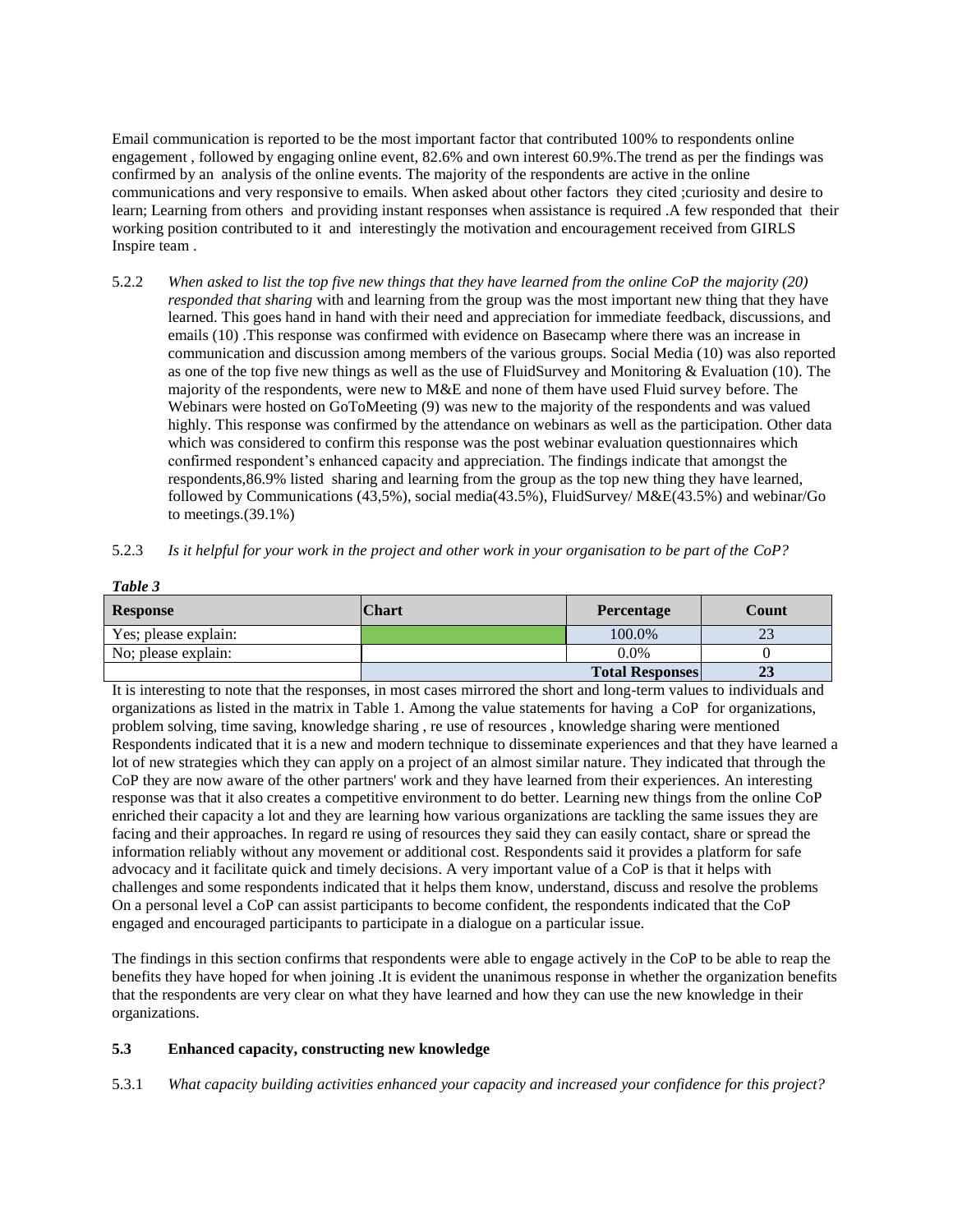

The findings indicate that the majority of respondents' capacity were enhanced in CEFM and GotoMeeting (82.6%) The GotoMeeting platform was used for various activities, but because it was a new platform to the majority of the respondents, one can assume that this was of high value to them. CEFM is also a brand-new terminology among the majority of the respondents and over the past months a lot of exchanges took place in the CoP though which their capacity was enhanced. One can assume that they rated it very high as most of them came into contact with this phenomena on this project for the first time and it is central in the work of GIRLS Inspire.

## *5.3.2 What do you value most about the CoP?*.

When asked what the respondents valued most they were unanimous in their response that they valued the brand Team GIRLS Inspire. Attending the webinars enabled them to get to know the project as it manifest in other parts of the world. Respondents had high praise for the CoP which provided them with the opportunity to access so much information from a wide variety of sources / networks and through sharing of experiences. This was confirmed during webinars when they shared their experiences and advised each other. They indicated that the case studies which were uploaded as Blogs on the CoP was of immense value to inspire and guide them. They said they valued the blog writing option, where they can share their stories and success stories of their organization and they regard the CoP as a safe platform to publish without fear because of the security in a specific country. Case studies also allowed them to draw parallels among the various stories in their countries.

One of the seven principles of cultivating a CoP refers to *open a dialogue inside and outside perspectives* .Respondents valued the webinars which created *exposure to outer world and help us to learn from scholars, researchers, development practitioners which was impossible without the GIRLS Inspire project's initiatives*. Another principle which was highlighted though the responses was *the public and private community spaces*. Respondents indicated how they value sharing knowledge and collective experience, and the capacity to inform and being informed instantly and learning from each other.

It is evident from the findings above that the GIRLS Inspire CoP created a community where both the individual and community could generate new and deeper levels of knowledge through the sum of the group activities.

5.3.3 *How are you using the CoP to exchange knowledge with other members?* The four main strategies for the CoP were to provide connectivity, content, communication and context to allow the members to find value in the CoP. This section raised the question on how the members exchanged knowledge with other members. It was envisaged that they would apply these strategies in one or other way to exchange knowledge. With reference to connectivity and content, respondents indicated that they shared case studies, field experiences, innovative works and pictures with the team easily. In regard the context they said that they exchanged experiences, shared challenges, constraints and consulted with others to resolve them. Some respondents referred to the tools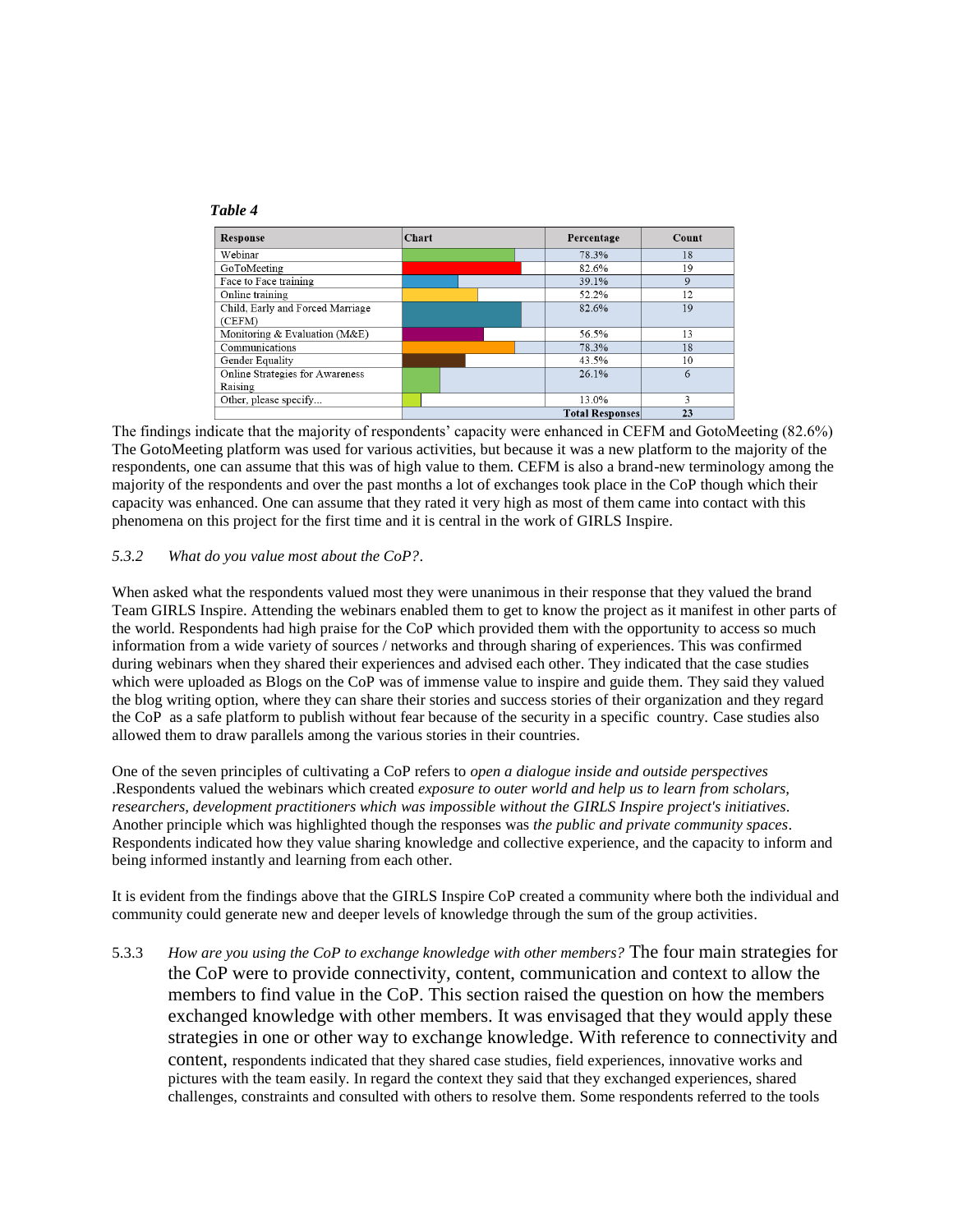they are using such as blogging on the GIRLS Inspire website where they connected with other members and shared their experiences citing the group discussions as a great option. The majority responded that they use emails in Basecamp, Skype, physical meetings, and telephones calls to communicate with others. One partner confirmed that they are replicating the communication strategy of using Skype to communicate with their branch teams. The findings confirm that respondents' capacity were enhanced through the CoP. The application of new knowledge is evidenced through the increased and sustained engagement on social media, blogging, correct use of the M&E platform and tools and the emergence of new leaders from the partners.

# **6 Conclusion and recommendations**

Communities of practise can be defined as feature and process based. Considering the responses from the respondents it is evident that the GIRLS Inspire CoP fits both definitions: Respondents elaborated how they are learning and sharing using the various tools in the GIRLS Inspire CoP such as Basecamp, emails, blogging, skype and social media. Through the construction and sharing of their stories, and through joint problem solving, they have increased their knowledge and enhanced their practice. The respondents also reported on the process of peripheral participation which takes place and allows the reproduction of knowledge through the process of joining and identification with the community .Furthermore the findings confirmed that respondents gained most of the short and long term value from the CoP as listed table 1. It is fair to conclude that the GIRLS Inspire CoP possesses the distinguishing characteristics of, a common ground which can be referred to as a common purpose or sense of identity; community, which creates a social learning environment where interactions can take place and relationships are build; and practice, which is the shared body of knowledge, and repertoire of resources; experience, stories, tools, best practice (Nicholson, 2009).

Considering that GIRLS Inspire wants to continue to nurture a vibrant CoP it is important to consider at what stage of the process it is. According to Wenger, McDermott and Snyder, there are five stages of the development for a CoP, namely: Potential, Coalescing, Maturing, Stewardship and Transformation. Following the study it is clear that GIRLS Inspire CoP completed the first three stages and are now in Stage four, Stewardship where ,."The key domain issue is to maintain the relevance of the domain and to find a voice in the organisation "In other words, the CoP must now maintain energy and enthusiasm and remain on the cutting edge" (Wenger et al, 2002). It is therefore timely to rejuvenate the community through a renewal workshop, actively recruit new people to the core group and continue to develop new leadership.